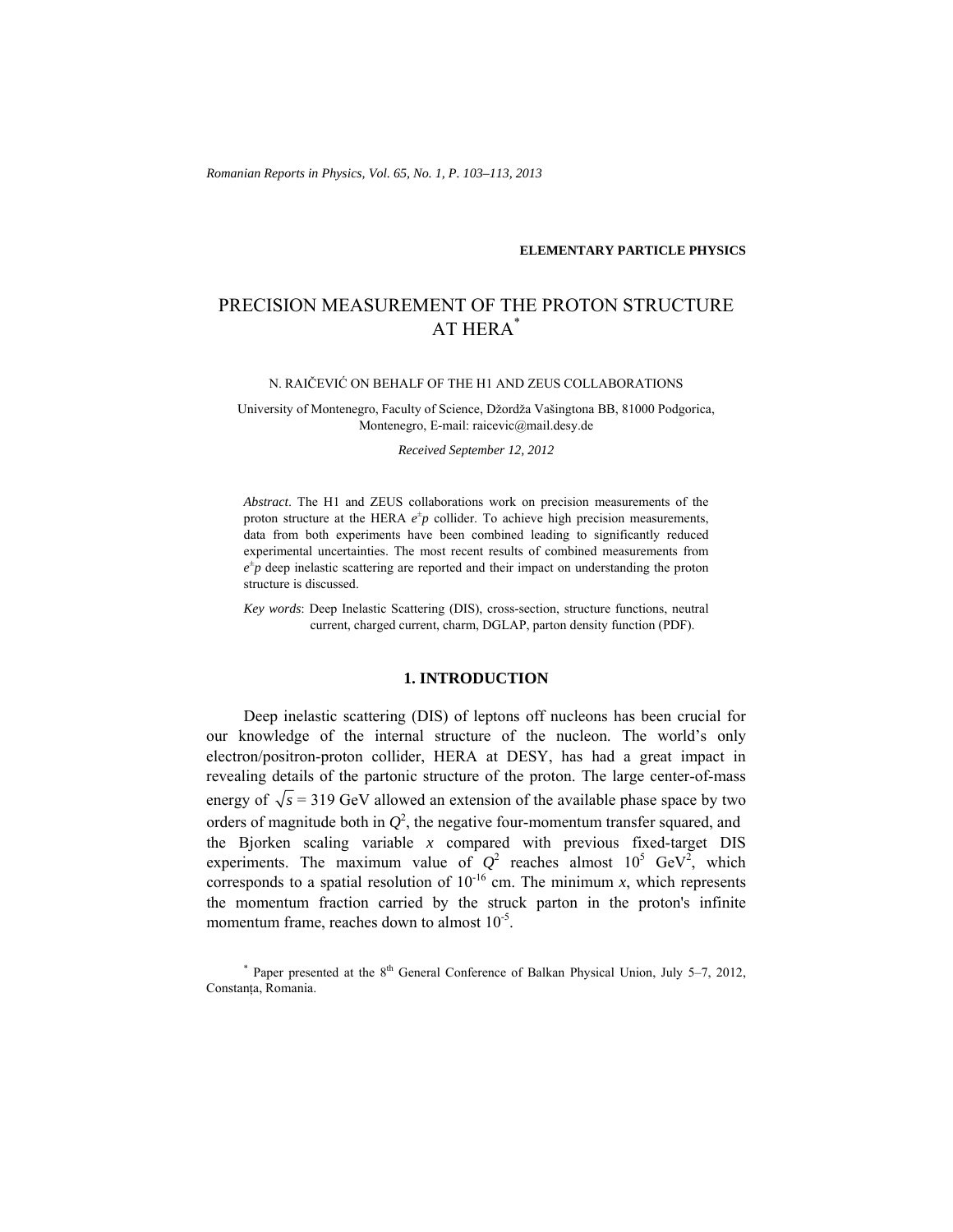During a period of 15 years of data taking, the H1 and ZEUS collaborations at HERA successfully operated their general purpose detectors. The data taken until the year 2000, with electron/positron beam energy 27.6 GeV and proton beam energies 820, 920 GeV (HERA-I period), have provided accurate neutral current and charged current DIS cross section measurements from about 200 pb<sup>-1</sup> of  $e^+p$ and about 30  $pb^{-1}$  of  $e^p$  scattering data per experiment. In 2001, HERA and the detectors were upgraded to reach higher luminosities (HERA-II period). Until March 2007, HERA provided about 500 pb<sup>-1</sup> of  $e^{\pm}p$  collisions to each of the experiments. From March to June 2007, HERA performed a series of dedicated runs with reduced proton beam energies of 460 and 575 GeV, as compared to the nominal one of 920 GeV, for a direct measurement of the longitudinal proton structure function.

HERA data are of crucial importance in constraining the parton density functions (PDFs) of the proton. H1 and ZEUS are now working together, combining their results and performing common QCD analysis in order to provide data and proton PDFs with the highest possible accuracy.

### **2. DIS CROSS SECTIONS AND PDFS**

 The reduced cross section of the neutral current (NC) DIS interaction, mediated by  $\gamma$  and *Z* exchange,  $e^{\pm} + p \rightarrow e^{\pm} + X$ , can be written as,

$$
\sigma_{NC}^r(e^{\pm}p) = \frac{d^2 \sigma_{NC}(e^{\pm}p)}{dx dQ^2} \cdot \frac{xQ^4}{2\pi \alpha^2 Y_+} = F_2 \mp \frac{Y_-}{Y_+} xF_3 - \frac{y^2}{Y_+} F_L, \qquad (1)
$$

where  $\alpha$  is the fine structure constant. The helicity dependence of the electroweak interactions is given by the terms  $Y_{\pm} = 1 \pm (1 - y)^2$  with *y* being the inelasticity which represents the energy transfer between the lepton and the hadron system in the proton rest frame.  $F_2$ ,  $xF_3$  and  $F_L$  are the structure functions of the proton. In the framework of the perturbative QCD inspired quark parton model, the structure functions can be directly related to the parton density functions which are probability densities of partons existing inside the proton. At low  $Q^2$ ,  $F_2$  is the dominant contribution to the cross section which is an electric-charge squared weighted sum of the quark and anti-quark PDFs of all flavours. In the low *x* region,  $F_2$  is dominated by sea-quark PDFs, and the DGLAP [1] evolution of QCD ascribes the  $Q^2$  dependence of  $F_2$  ("scaling violation") due to gluons splitting into quark-anti-quark pairs. The HERA experiments provide crucial information on the small-x sea-quark and gluon PDFs. At low  $Q^2$ , the contribution of *Z* exchange is negligible and  $xF_3=0$ . At large values of  $Q^2$ ,  $xF_3$  becomes significant, and gives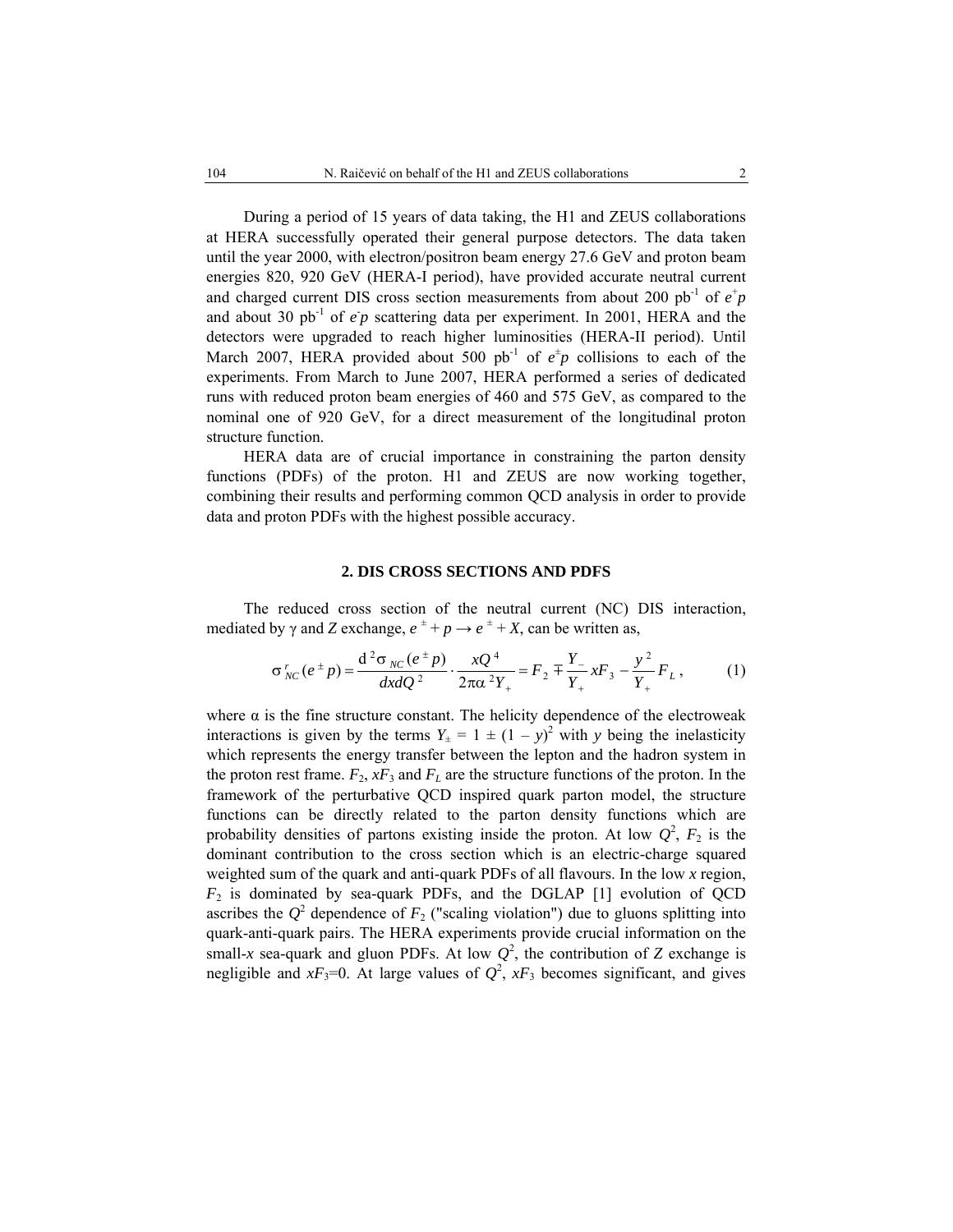information about the valence quark distributions,  $u_y = u - \overline{u}$  and  $d_y = d - \overline{d}$ . The longitudinal structure function, *FL*, is zero in the quark-parton model, *i.e.* without QCD, but in leading order QCD, a finite value of  $F<sub>L</sub>$  is expected in the small  $x$ region by being directly related to the gluon PDF. The contribution of the term containing the longitudinal structure function in (1) is only significant for high *y*.

 The reduced cross section of the charged current (CC) DIS interaction, mediated by  $W^+$  and  $W$  exchange,  $e^+(e^-) + p \rightarrow \overline{v}(v) + X$ , can be written as,

$$
\sigma_{CC}^r(e^{\pm}p) = \frac{4\pi x}{G_F^2} \cdot \frac{(Q^2 + M_W^2)^2}{M_W^4} \cdot \frac{d^2 \sigma_{CC}(e^{\pm}p)}{dxdQ^2},
$$
 (2)

with  $G_F$  being the Fermi coupling constant and  $M_W$  the mass of the exchanged *W* boson. The CC reduced cross sections are expressed *via* quark and anti-quark distribution functions,

$$
\sigma_{CC}^r(e^+p) \sim x\overline{U} + (1-y)^2 xD = (x\overline{u} + x\overline{c}) + (1-y)^2 (x\overline{d} + x\overline{s}),
$$
 (3)

$$
\sigma_{CC}^r(e^-p) \sim xU + (1-y)^2 x\overline{D} = (xu + xc) + (1-y)^2(x\overline{d} + x\overline{s}).
$$
 (4)

The  $e^{\pm}p$  NC and CC cross sections can therefore be written completely in terms of up-type,  $xU = x(u + c)$ , down-type,  $xD = x(d + s)$ , and anti-quark type,  $x\overline{U} = x(u + c)$  and  $x\overline{D} = x(\overline{d} + s)$ , distributions. These (anti-)quark distributions can be determined from HERA data alone. This has the advantage that there is no need for heavy target corrections, which must be applied to the fixed target data which are used in the global PDF fits, and isospin asymmetry assumption, that *d* in the proton is the same as  $u$  in the neutron, since information on the distribution can be obtained directly from CC  $e^+p$ .

### **3. COMBINATION OF H1 AND ZEUS MEASUREMENTS**

 In order to provide the most complete and accurate set of deep-inelastic data as the legacy of HERA, the H1 and ZEUS experiments began to combine their data in 2008. The cross section measurements from neutral and charged current interactions from the HERA-I running period were combined and this combination was used for the extraction of the HERAPDF1.0 NLO parton density functions [2]. The combination of the H1 and ZEUS data sets takes into account the full correlated systematic uncertainties of the individual experiments such that the total uncertainty of the combined measurement for  $3 < Q^2 < 500$  GeV<sup>2</sup> is typically smaller than 2%, and reaches  $1\%$ , for  $20 < Q^2 < 100 \text{ GeV}^2$ .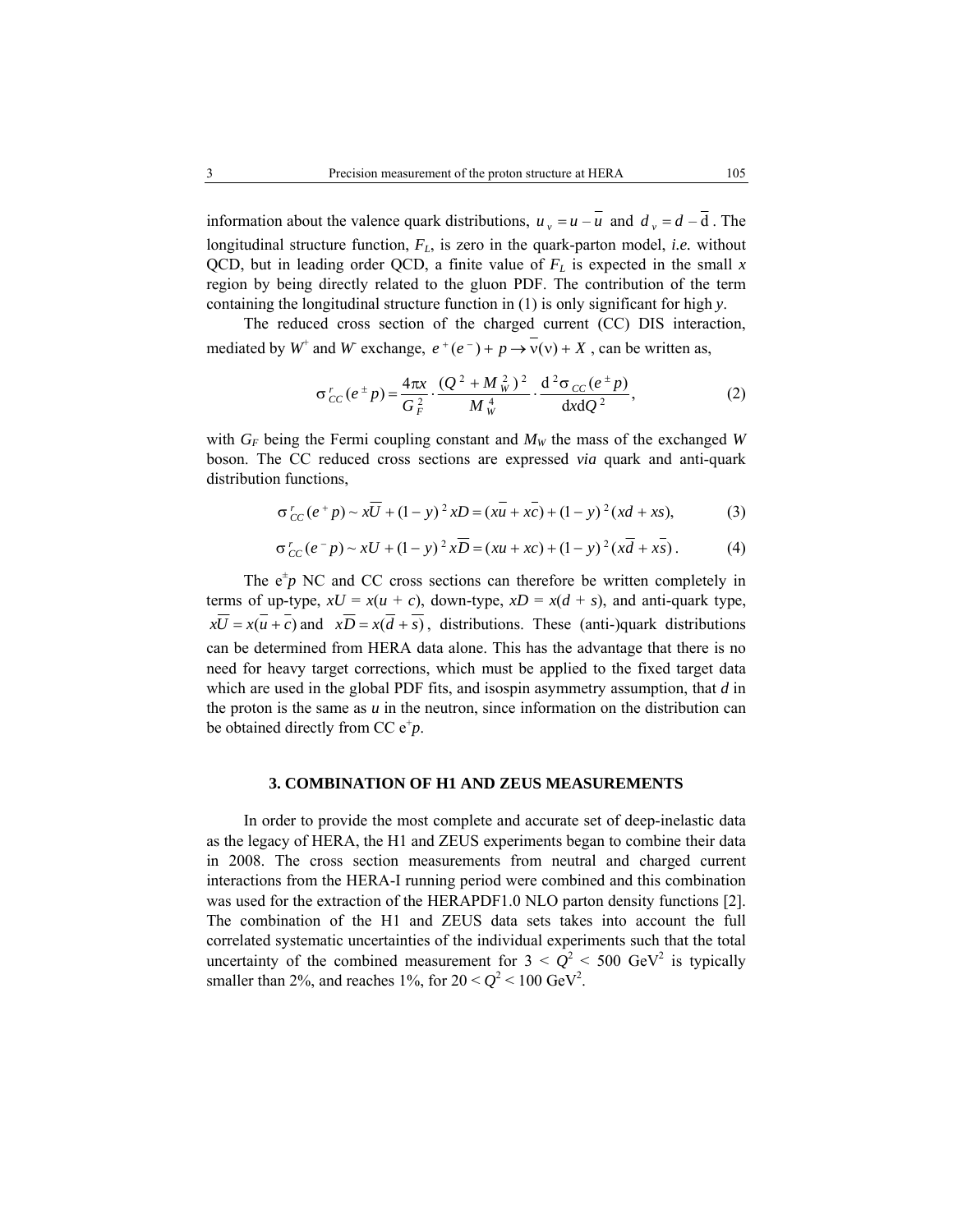# 3.1. HERA-II INCLUSIVE DATA SETS AT HIGH *Q*<sup>2</sup>

The combined HERA-I data are statistically limited at high  $Q^2$  and the much higher HERA-II luminosity improves the measurement in this region.

A preliminary combination of the HERA-I and high  $Q^2$  HERA-II data has been made [3] and a new set of measurements for each process, NC and CC, from  $e^+p$  and  $e^+p$  interactions has been obtained. Figure 1 shows the combined HERA-I data (top) and first preliminary result on combined HERA-I and high  $Q^2$  HERA-II data (bottom) for NC  $e^{\pm}p$  cross sections. From this figure one can see that the addition of the HERA-II data significantly improves precision at high x and  $Q^2$ . The HERAPFD1.0 and HERAPDF1.5 [4] fits are superimposed on the data (more details about HERAPDF1.5 in section 4). The influence of the structure function  $xF_3$  is clearly visible at large  $Q^2$ .

The combination will be updated when H1 and ZEUS publish all their individual measurements of DIS at high  $Q^2$ . H1 has recently presented its measurement of inclusive NC and CC cross sections with the full HERA-I and HERA-II data samples at  $\sqrt{s}$  =319 GeV [5].



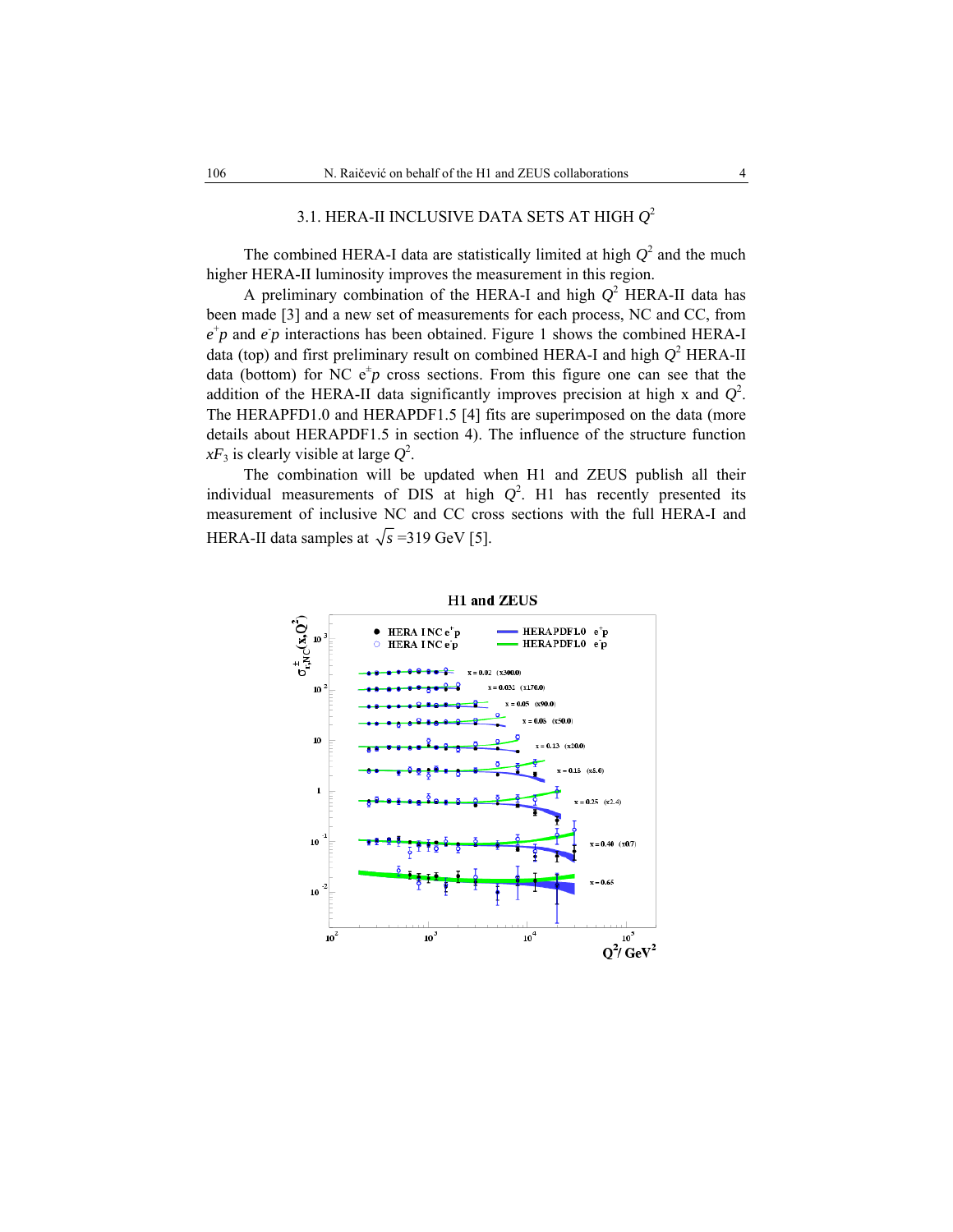



Fig. 1 – NC  $e^{\pm}p$  cross sections as a function of  $Q^2$  in bins of *x*, for combined data from HERA-I period (top) and combined data from HERA-I with addition of high  $Q^2$  data from HERA-II period (bottom). The PDF fits to this data, HERAPDF1.0 (top) and HERAPDF1.5 (bottom) are superimposed. The bands represent the total uncertainty of the fit.

## $3.2. F<sub>L</sub>$

At low *x*, NLO QCD in the DGLAP formalism predicts that the longitudinal structure function is strongly related to the gluon PDF at low *x* values.

In the final running period in 2007, the proton beam was accelerated to three different beam energies (920, 575, 460 GeV) and NC  $e^+p$  data were collected. These data access high *y* and have been used to measure the longitudinal structure function  $F<sub>L</sub>$  [6,7,8]. The reduced cross section measurements with H1 and ZEUS data from these runs have been combined and the structure function  $F<sub>L</sub>$  extracted [9]. Recall that the NC  $e^+p$  reduced cross section is given by  $\sigma_r = F_2 - y^2 F_L/Y_+$ , for  $Q^2 \ll M_Z^2$ . Since  $Q^2 = sxy$  one needs measurements at different *s* values in order to access different *y* values for the same  $x$ , $Q^2$  point. The structure function  $F<sub>L</sub>$  is measured as a slope of a linear fit of  $\sigma_r$  *versus*  $f(y) = y^2/Y_+$ , in  $x,Q^2$  bins. The measured  $F_L$  averaged in *x* as a function of  $Q^2$  is shown in Fig. 2, with various theoretical predictions superimposed.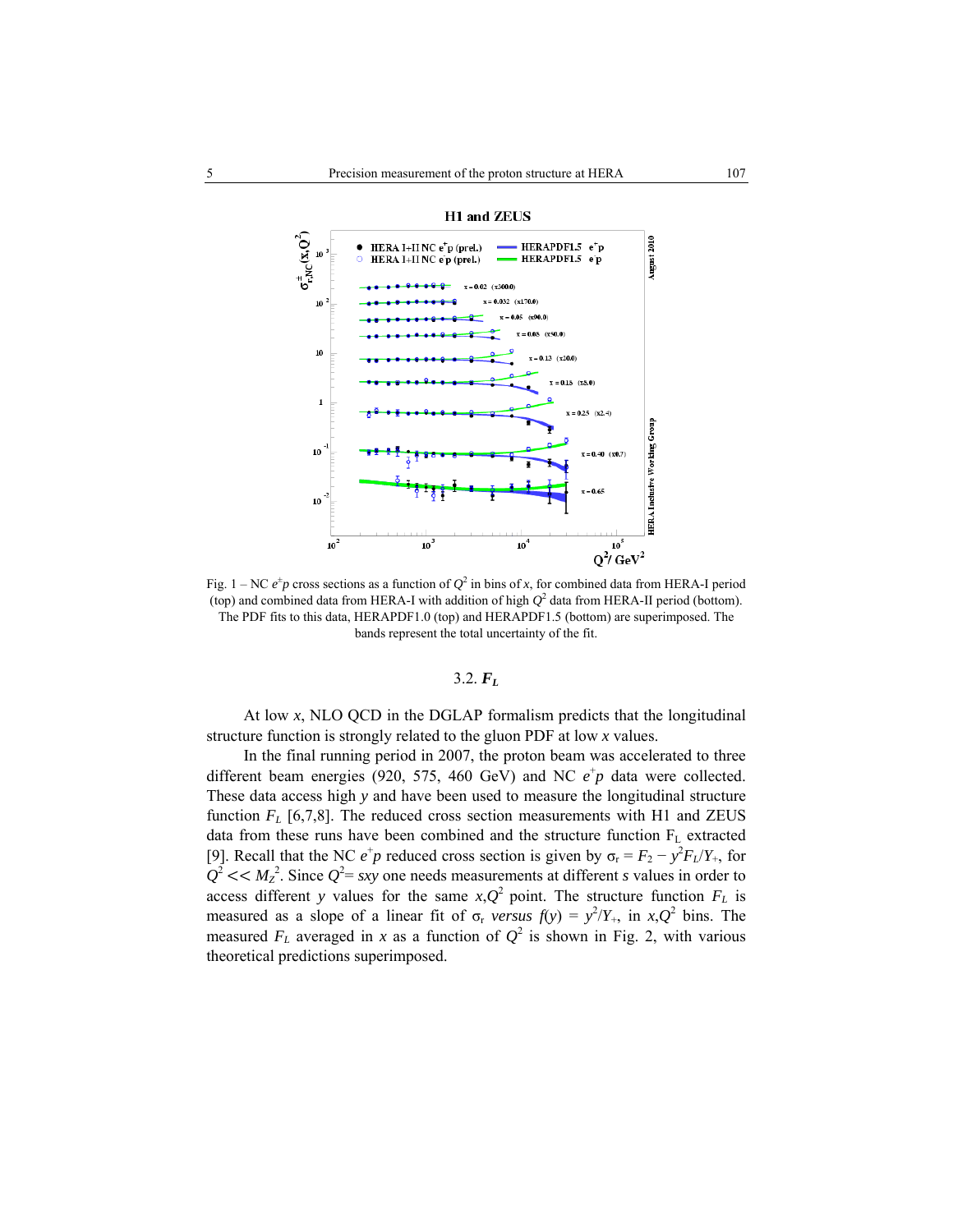

Fig. 2 – The HERA combined measurement of  $F<sub>L</sub>$  averaged in *x* at a given value of  $Q<sup>2</sup>$  with various theoretical predictions superimposed. The inner (full) error bars on the data points represent the statistical (total) uncertainties.

3.3. 
$$
F_2^{c\bar{c}}
$$
 and  $F_2^{b\bar{b}}$ 

The charm and beauty production are studied at HERA *via* neutral current scattering. Heavy flavor quarks are predominantly produced by the boson-gluon fusion process,  $\gamma g \rightarrow c\bar{c}$ , which is sensitive to the gluon distribution in the proton. According to equation (1), the cross section may then be written in terms of the structure functions  $F_2^{cc}$  and  $F_2^{bb}$  when the virtuality of the exchanged boson is small,  $Q^2 \ll M_Z^2$ .

A preliminary combination has been made of data on  $F_2^{cc}$  [10] from various different methods of tagging charm: using the D**\***<sup>±</sup> meson production, using the vertex detectors for the displaced decay vertex, using direct  $D^0$ ,  $D^+$  production, and indentifying semi-leptonic charm decays *via* muons. The results of the  $F_2^{cc}$ combination compared to the separate measurements which went into it are shown in Fig. 3. The combined data show a considerable improvement in precision. This combination will be updated to include the recently obtained new results on  $F_2^{cc}$ from H1 [11] and ZEUS [12]. Data on  $F_2^{bb}$  have not yet been combined.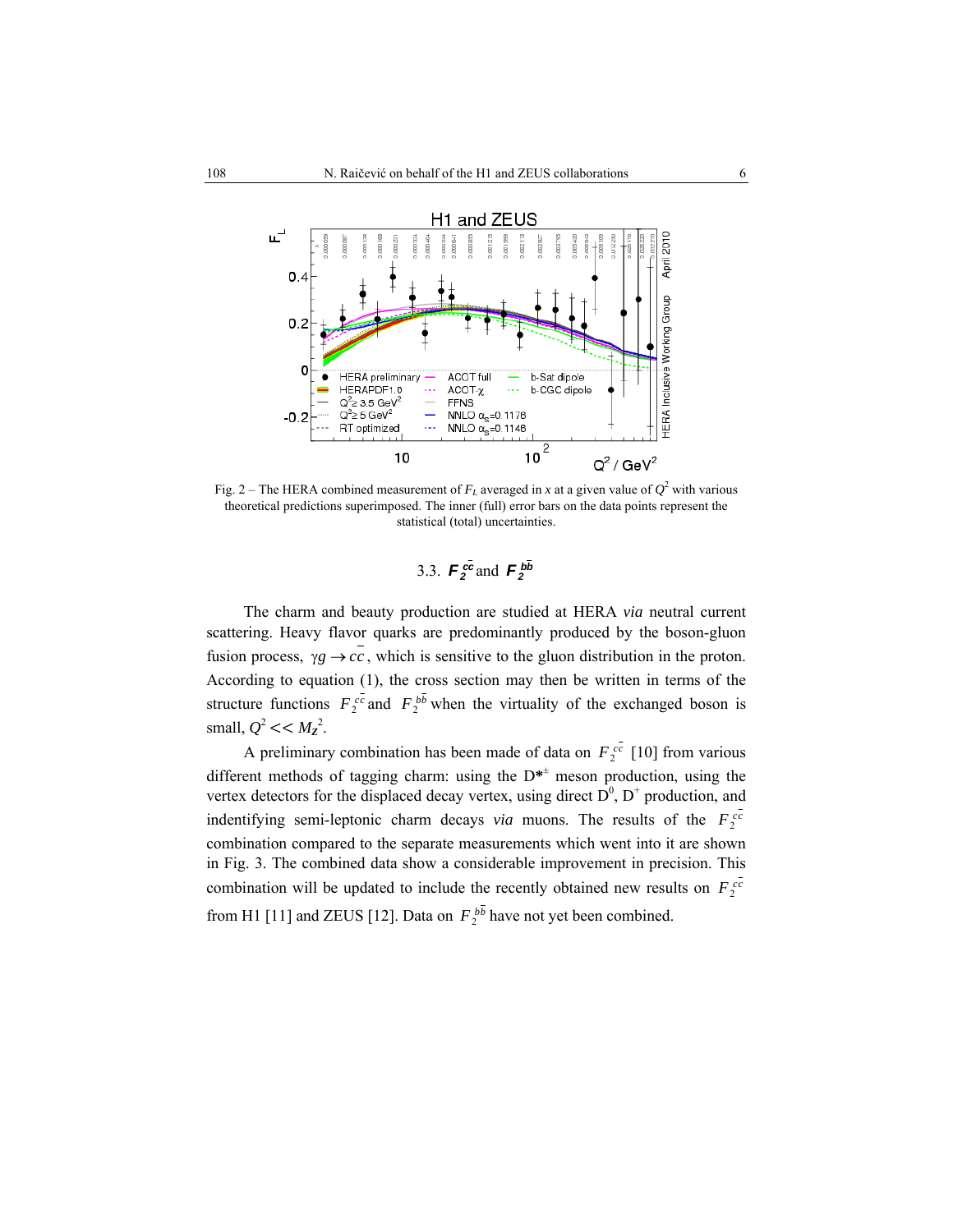

Fig.  $3$  – The HERA combined measurement of  $F_2^{cc}$  compared to the data sets of H1 and ZEUS used for the combination. The inner (full) error bars of the averaged value represent the uncorrelated (total) uncertainties. These data sets are slightly displaced in *x* for better visibility.

### **4. PDFS FROM COMBINED MEASUEREMENTS**

The general approach to determine the PDFs from experimental DIS cross section measurements consists of several steps. First, the PDFs are parameterised at a low starting scale  $Q_0^2$  by smooth analytical functions with few free parameters. After this, these functions are evolved using the DGLAP equations to higher  $Q^2$ values and calculations of the structure functions and the cross sections are performed. The calculations are compared to experimental data and minimisation of the  $\chi^2$  is performed adjusting the free parameters. Several constraints can be applied, like momentum sum rules, requiring the known quark flavor numbers of the proton and possibly a few more.

The combined HERA-I and high  $Q^2$  HERA-II data sets are used as the sole input to a PDF fit termed HERAPDF1.5 [4] which uses the same formalism and assumptions as the HERAPDF1.0 fit. The *x* dependence of PDFs for  $Q^2 = 10 \text{ GeV}^2$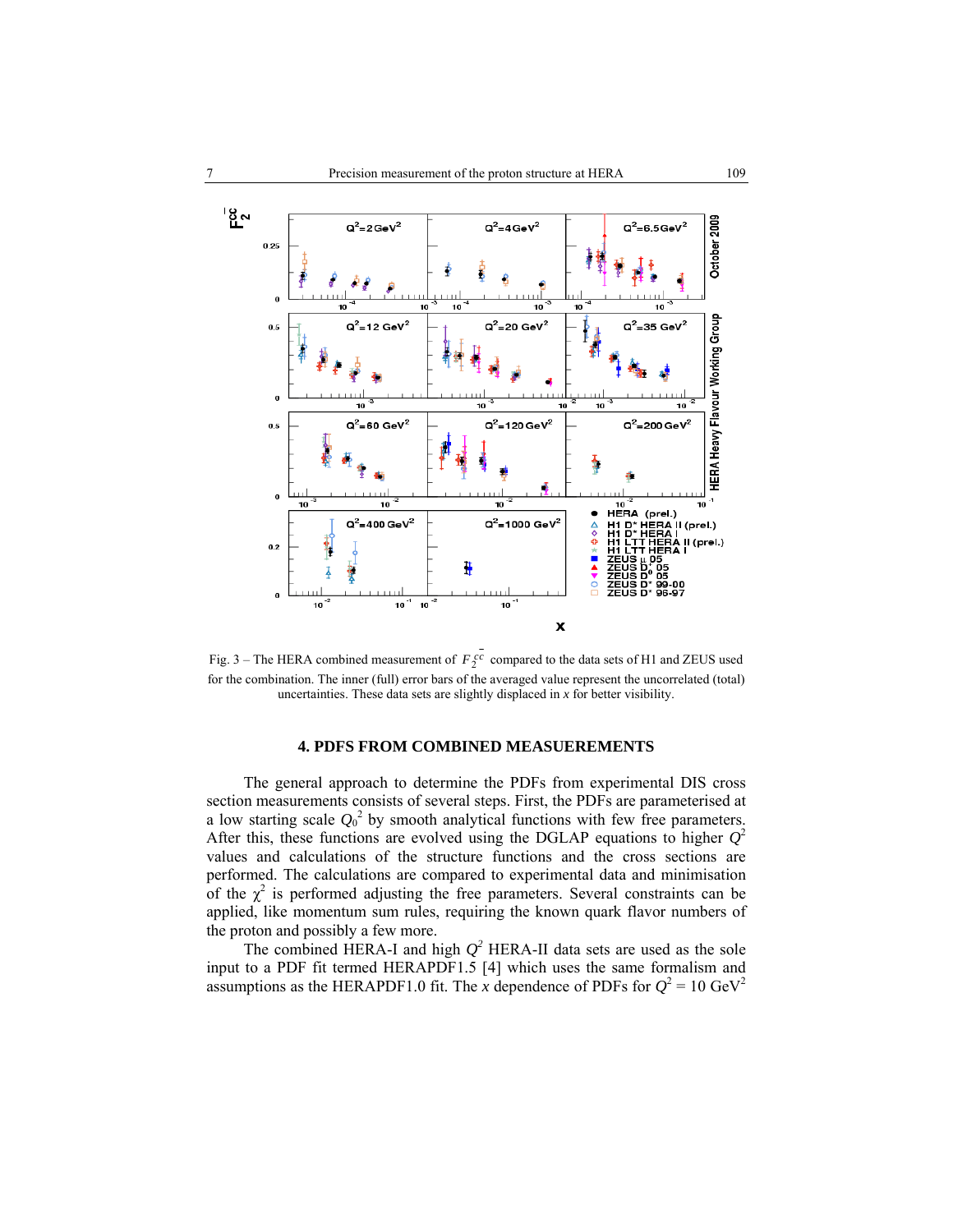from HERAPDF1.0 and HERAPDF1.5 are shown in Fig. 4. Each of the plots from Fig. 4 is a summary plot for the valence distributions for up and down quarks as well as the gluon and sea quark distributions which are scaled down by a factor of 20. The errors including the experimental, model and the PDF parameterisation uncertainties are also shown. The  $\chi^2$  per degree of freedom of the HERAPDF1.0 is 576/592 and for HERAPDF1.5 967/1032. From Fig. 4 one can see that the combination with the HERA-II data provides an improvement particularly at high *x* in the valence sector.



Fig. 4 – The *x* dependence of the parton density functions from HERAPDF1.0 (left) and HERAPDF1.5 (right) for:  $xu_v$ ,  $xd_v$ ,  $xS = x(\overline{U} + \overline{D})$  and  $xg$  at  $Q^2 = 10 \text{ GeV}^2$ . The errors including the experimental, model and the PDF parameterisation uncertainties are also shown in the plots.

The combined  $F_2^{cc}$  data can help to reduce the uncertainty on PDFs coming from the choice of heavy quark scheme and the value of the charm mass parameter input to these schemes [13]. The left panel of Fig. 5 compares the  $\chi^2$ , as a function of the charm mass parameter, for a fit which includes charm data for various heavy-quark schemes. Each of these schemes favors a different value for the charm quark mass parameter, and the fit to the data is good for all the heavy quark mass schemes except for the zero-mass scheme. Predictions for *W* and *Z* production at the LHC are sensitive to the value of the charm mass parameter and to the heavy quark scheme used, as shown in the right panel of Fig. 5. For any chosen value of the charm mass the spread of predictions for different schemes is about 7%. However this spread is considerably reduced to about 1% if each heavy quark scheme is used at its own favoured value of the charm quark mass.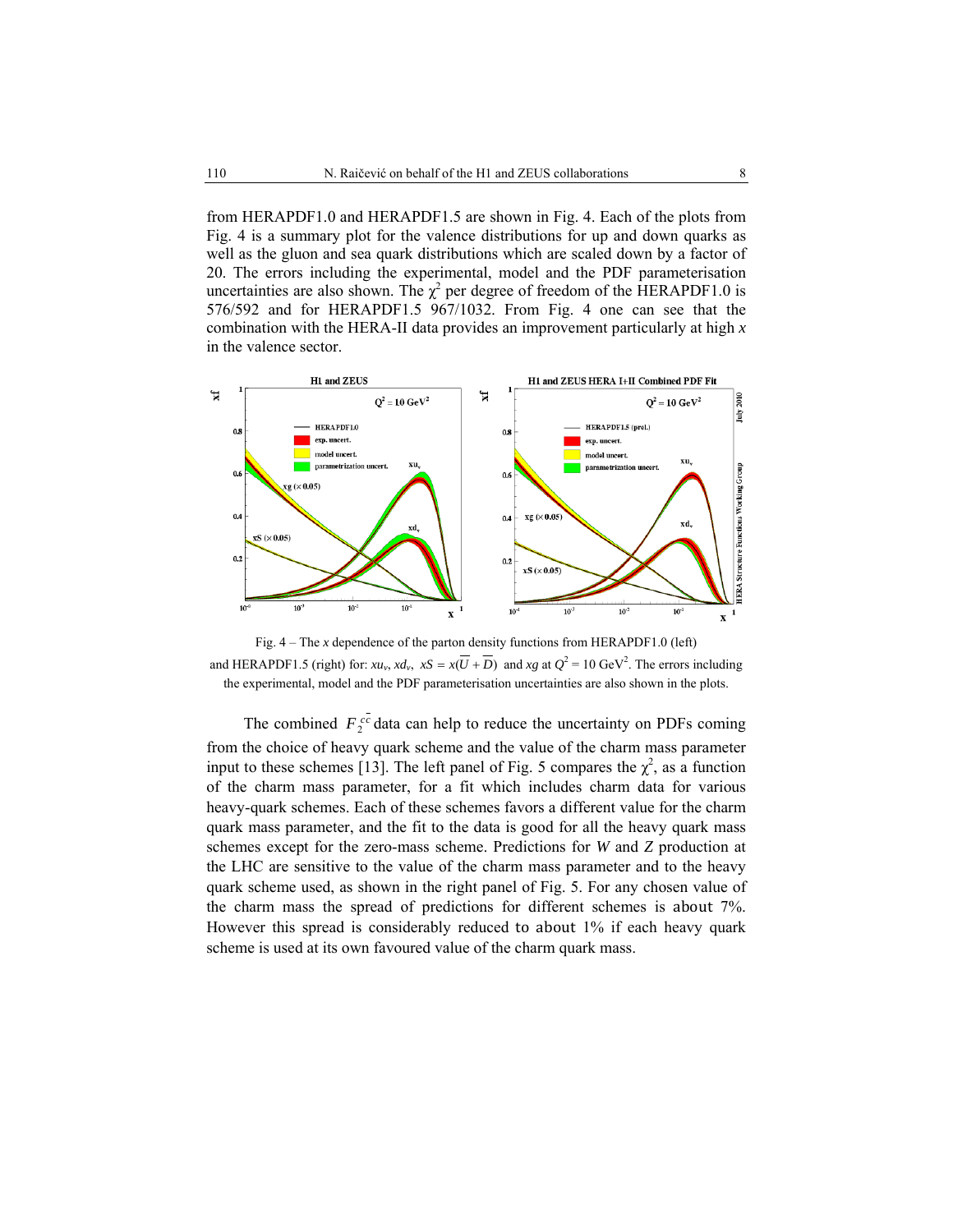

Fig. 5 – For various heavy-quark schemes. Left: the  $\chi^2$  of the HERAPDF fit as a function of the charm mass parameter when  $F_2^{cc}$  data are included. Right: predictions for  $W^+$  cross sections at the LHC as a function of the charm mass parameter. The star marks the optimal value of the charm mass parameter in each scheme.

Measurements of jet cross sections can provide a direct determination of the gluon density since the QCD processes that give rise to scaling violations in the inclusive cross sections, namely the QCD-Compton and boson-gluon-fusion processes, can also be observed as events with distinct jets in the final state. So far H1 and ZEUS jet data have not been combined but some separate H1 and ZEUS jet data sets [14,15,16,17] have been input to the HERAPDF1.6 NLO QCD fit [18] in order to exploit their ability to constrain the gluon PDF and to make a determination of the value of the strong coupling constant  $\alpha_s(M_Z)$  simultaneously with the PDF determination. HERAPDF1.6 uses the same combined H1 and ZEUS inclusive DIS measurements as the HERAPDF1.5 fit. The left hand side of Fig. 6 shows HERAPDF1.5f [18] which uses the same input as HERAPDF1.5 but with a more flexible parameterisation and treating  $\alpha_s(M_Z)$  as a free parameter, as in HERAPDF1.6. Due to the free  $\alpha_s(M_Z)$ , the uncertainty of the gluon PDF is much larger than for HERAPDF1.5 (Fig. 4 right). As expected, the gluon distribution is significantly improved when using the jet data in HERAPDF1.6 (Fig. 6 right).

The most recent NLO QCD analysis performed with HERA data [19] includes the following data sets: the NC and CC inclusive DIS cross sections obtained from the combination of the measurements from H1 and ZEUS based on HERA-I and HERA-II data at the nominal proton beam energy, the preliminary combined inclusive NC DIS cross sections at reduced proton beam energies, the inclusive jet cross sections from H1 and ZEUS and the preliminary combined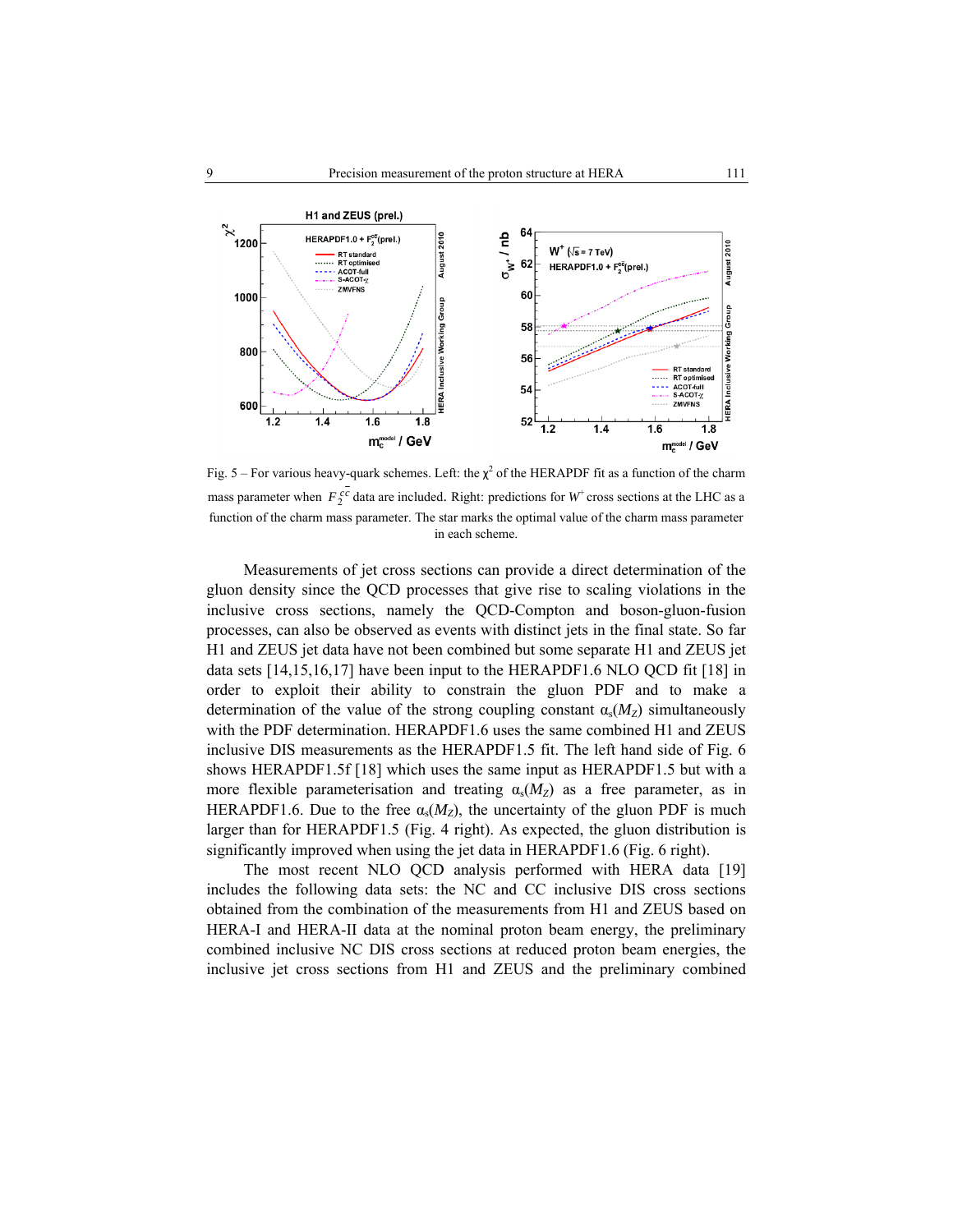HERA results on the structure function  $F_2^{cc}$ . This fit, termed HERAPDF1.7, shows that the different cross sections measured at HERA give consistent information on the proton PDFs.



Fig. 6 – Parton density functions from HERAPDF1.5f (left) and HERAPDF1.6 (right) for:  $xu_v$ ,  $xd_v$  $xS = x(\overline{U} + \overline{D})$  and *xg* at  $Q^2 = 10 \text{ GeV}^2$ . The errors including the experimental, model and the PDF parameterisation uncertainties are also shown in the plots.

So far HERAPDFs successfully describe both Tevatron and LHC data on *W*, *Z* and jet production. Figure 7 shows a comparison of the HERAPDF1.5 NLO predictions to the early LHC data on the *W* asymmetry from the CMS experiment.



Fig. 7 – *W* decay lepton asymmetry data from CMS compared with predictions based on HERAPDF1.5 NLO and other PDF sets.